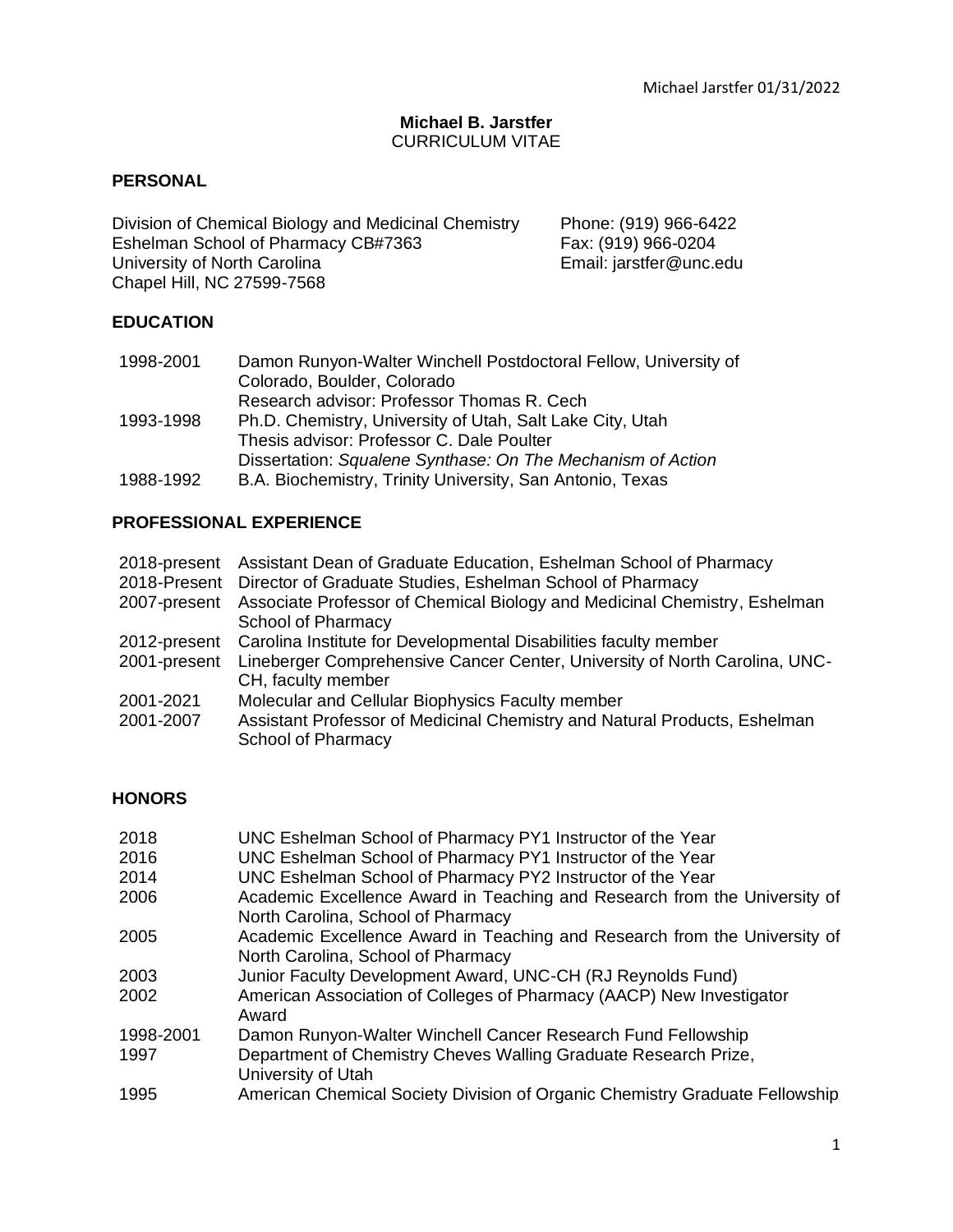- 1992 Henry Eyring Research Fellowship, University of Utah
- 1990 American Chemical Society Petroleum Research Fund Summer Research Fellowship

# **BIBLIOGRAPHY**

*Refereed Articles*

( \*corresponding author)

# *Published at UNC-CH*

- (1) Dorszynski, A., Lee, E., Ton, M.T., Mintz, A., McLaughlin, J.E., Jarstfer, M. "Virtual Pharmacopedia: An online educational database housing student-developed, expertreviewed modules for PharmD curricular expansion." *Curr. Pharm. Teach. Learn*. **2021,**  *13,* 1432-1437, doi:10.1016/j.cptl.2021.09.009
- (2) Persky, A.M., Fuller, K.A., Jarstfer, M., Rao, K., Rodgers, J.E., Smith, M. "Maintaining Core Values in Postgraduate Programs During the COVID-19 Pandemic" *Am. J. Pharm. Educ.* **2020**, *84*, ajpe8158. doi: 10.5688/ajpe8158
- (3) Olsen, A.A., Minshew, L.M., Jarstfer, M.B., McLaughlin , J.E. "Exploring the Future of Graduate Education in Pharmaceutical Fields" *Med.Sci.Educ.* (2019). https://doi.org/10.1007/s40670-019-00882-3
- (4) Moy, S.S; Teng, B.L; Nikolov, V.D.; Riddick, N.V.; Simpson, C.; Van Deusen, A.; Janzen, W.P.; Sassano, F,A.; Pedersen, C.A.; Jarstfer, M.B. "Prosocial effects of an oxytocin metabolite in a mouse model of autism" *Neuropharmacology,* **2019**, *144*, 301-311, doi: 10.1016/j.neuropharm.2019.10.036
- (5) Shelby L. Hudson, S. L.; Jarstfer, M. B.; Persky, A. M. "Student Learning with Generated and Answered Peer-written Questions" *Am. J. Pharm. Educ.,* **2018**, *82,* 6315, doi: 10.5688/ajpe6315*.*
- (6) Teng, B.L., Nikolova, V.D., Riddick, N.V., Agster, K.L., Crowley, J.J., Baker, L.K., Koller, B.H., Pedersen, C.A., Jarstfer, M.B., Moy, S.S. "Reversal of social deficits by subchronic oxytocin in two autism mouse models" *Neuropharmacology*, **2016,** *105,* 61-71.
- (7) Shirgahi Talari F., Bagherzadeh K., Golestanian S., Jarstfer M., Amanlou, M. "Potent Human Telomerase Inhibitors: Molecular Dynamic Simulations, Multiple Pharmacophore-Based Virtual Screening, and Biochemical Assays" *J. Chem. Inf. Model*. **2015**, *55*, 2596- 610.
- (8) Teng, B.L.; Nonneman, R.J.; Agster, K.L; Nikolova, V.D.; Davis, T.T.; Riddick, N.V.; Baker, L.K.; Pedersen, C.A.; Jarstfer, M.B.; Moy, S.S. "Prosocial effects of oxytocin in two mouse models of autism spectrum disorders"*. Neuropharmacology* **2013,** *72*, 187-196
- (9) Cole D.I.; Legassie, J.D.; Bonifacio, L.N.; Sekaran, V.G.; Ding, F.; Dokholyan, N.V. \* ; Jarstfer, M.B.\* "New models of tetrahymena telomerase RNA from experimentally derived constraints and modeling" *J. Amer. Chem. Soc*. **2012**, *134*, 20070-20080.
- (10) Sassano, M. F.; Schlesinger, A. P.; Jarstfer, M. B. \* "Identification of G-Quadruplex Inducers Using a Simple, Inexpensive and Rapid High Throughput Assay, and Their Inhibition of Human Telomerase" *Open Med. Chem. J.* **2012,** *6*, 20-28.
- (11) Soares, J; Lowe, M.M.; Jarstfer, M.B.\* "The Catalytic Subunit of Human Telomerase is a Unique Caspase-6 and Caspase-7 Substrate" *Biochemistry.* **2011**, *50*, 9046-9055.
- (12) Soares, J.; Keppler, B.K.; Wang, X.; Lee, K.-H.; Jarstfer, M.B.\* "Ortho-Quinone Tanshinones Inhibit Telomerase through an Oxidative Mechanism Mediated by Hydrogen Peroxide" *Biord. Med. Chem. Lett.* **2011** *21*, 7474-8.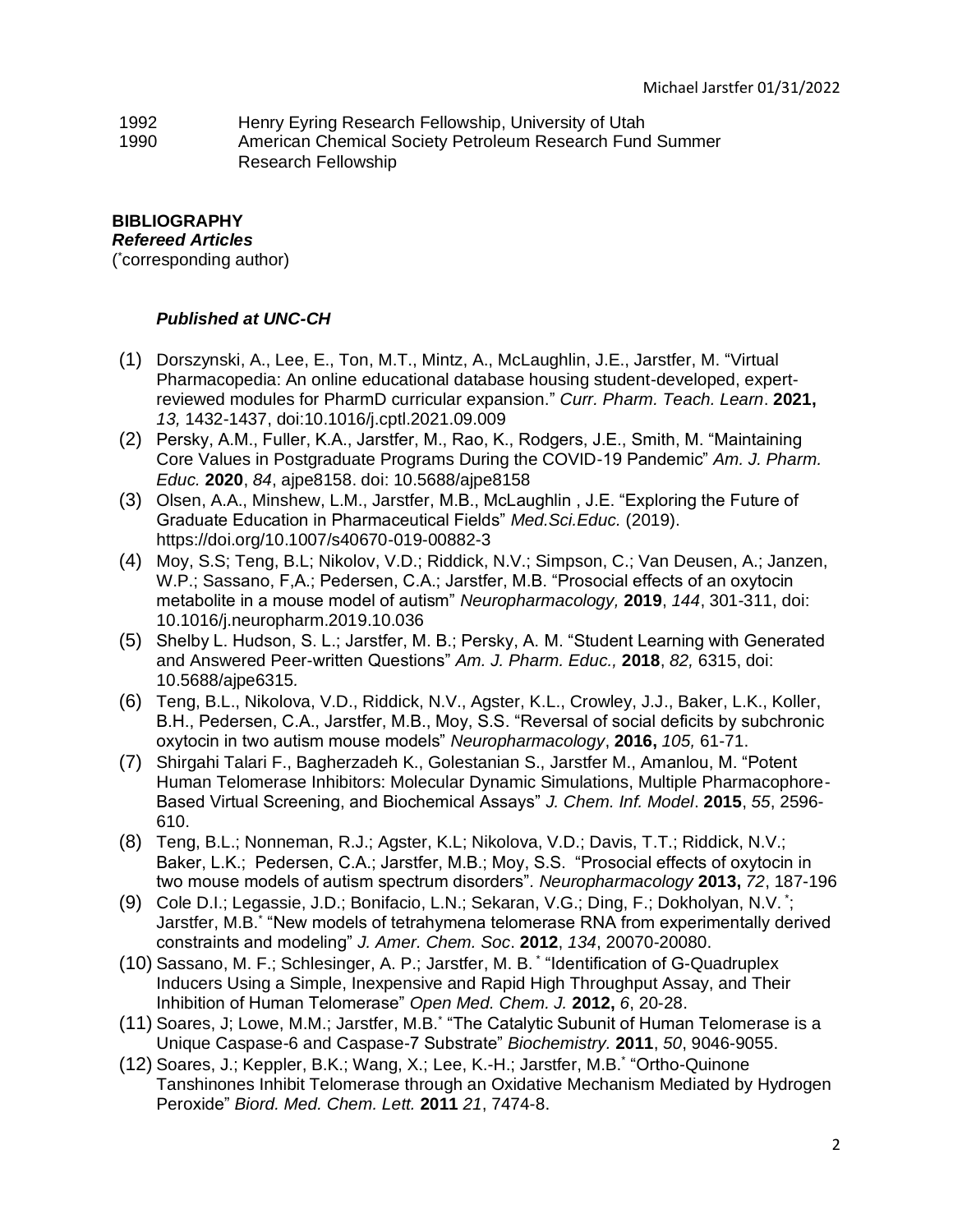- (13) Bonifacio, L.; Jarstfer, M. B. \* "MiRNA Profile Associated with Replicative Senescence, Extended Cell Culture, and Ectopic Telomerase Expression in Human Foreskin Fibroblasts" *PLoS ONE*, **2010**, *5*, e12519.
- (14) Fu, Y. T.; Keppler, B. R.; Soares J.; Jarstfer, M. B.\* "3,6-Disubstituted Acridine Dimers That Block Telomere-Binding Proteins" *Bioorg. Med. Chem*. **2009**, *17*, 2030-2037
- (15) Cockrel, L; Church F.; Jarstfer, M. B.\* "The Effect of Locked-Nucleic Acids on a Biologically Active G-Quadruplex: A Structure-activity Relationship of the Thrombin Aptamer" Int. J. Mol. Sci. **2008**, *9*, 422-433
- (16) Chen, Y; Fender, J; Legassie, J. D.; Jarstfer, M. B.; Bryan, T. M.; Varani, G.\* "Structure of Stem-loop IV of Tetrahymena telomerase RNA" *EMBO J*, **2006**, *25*, 3156-3166.
- (17) Keppler B. R.; Jarstfer, M.B.\* "A High Throughput Screen for Human Telomere Reverse Transcriptase Interactions with Human Telomerase RNA" *Anal. Biochem.* **2006**, *353*, 75- 82.
- (18) Keppler, B. R.; Grady, A. T.; Jarstfer, M. B. \* "The Biochemical Role of the Heat Shock Protein 90 Chaperone Complex in Establishing Human Telomerase Activity" *J. Biol. Chem*, **2006**, *281*, 19840-19848.
- (19) Oganesian, L; Moon, I. K.; Bryan, T. M.\* ; Jarstfer, M. B.\* "Ciliate telomerase extends a subset of G-quadruplex DNA structures" *EMBO J.* **2006**, *25*, 1148–1159*.*
- (20) Fouche, N.; Keppler, B. R.; Griffith, J. D. \* Jarstfer M. B. "Direct Visualization of Telomerase by Electron Microscopy" *Biochemistry,* **2006**, 9624-9631*.*
- (21) Jeffries, C.\* , Perkins, D., Jarstfer, M. "Systematic discovery of the grammar of translational inhibition by RNA hairpins" *J. Theor. Biol.* **2006,** *241*, 205-215.
- (22) Legassie, J. D.; Jarstfer, M. B.\* "Telomerase as a DNA-Dependent DNA Polymerase" *Biochemistry,* **2005,** *44*, 14191-14201*.*
- (23) Jeffries, C\*; Jarstfer, M. B.; Perkins, D. O. "Folded RNA from an Intron of One Gene Might Inhibit Expression of a Counteracting Gene" *In Silico Biol.* **2005**, *5*, 407-413
- (24) Dominick, P. K.; Keppler, B. R.; Legassie, J. D.; Moon, I. K.; Jarstfer, M. B.\* "Nucleic-Acid Binding Ligands Identify New Mechanisms to Inhibit Telomerase" *Bioorg. Med. Chem. Lett.* **2004,** *14*, 3467-3471.
- (25) Keppler, B. K.; Jarstfer, M. B. \* "Inhibition of Telomerase Activity by Preventing Proper Assemblage. *Biochemistry* **2004,** *43* 334-343*.*
- (26) Dominick P. K.; Jarstfer, M. B.\* "A Conformationally Constrained Nucleotide Analog Allows Control of G-Quadruplex DNA Folding" *J. Amer. Chem. Soc.* **2004,** *126*, 5050-5051.

## *Published as Student or Postdoc*

- (27) Jarstfer, M.B.; Zhang, D.L.; Poulter, C.D. "Recombinant Squalene Synthase. Synthesis of Non-Head-to-Tail Isoprenoids in the Absence of NADPH" *J. Amer. Chem. Soc.* **2002**, *124*, 8834-8845.
- (28) Blagg, B.S.J.; Jarstfer, M.B.; Rogers, D.H.; Poulter, C.D. "Recombinant Squalene Synthase. A Mechanism for the Rearrangement of Presqualene Diphosphate to Squalene" *J. Amer. Chem. Soc.* **2002**, *124*, 8846-53.
- (29) Jarstfer, M.B.\* ; Cech, T.R. "Effects of nucleotide analogs on *Euplotes aediculatus* telomerase processivity: evidence for product-assisted translocation" *Biochemistry*, **2002**, *41*, 151-161*.*
- (30) Jarstfer, M.B.; Blagg, B.S.J.; Rogers, D.H.; Poulter, C.D. "Biosynthesis of Squalene. Evidence for a Tertiary Cyclopropylcarbinyl Cationic Intermediate in the Rearrangement of Presqualene Diphosphate to Squalene" *J. Amer. Chem. Soc.* **1996**, *118*, 13089-13090.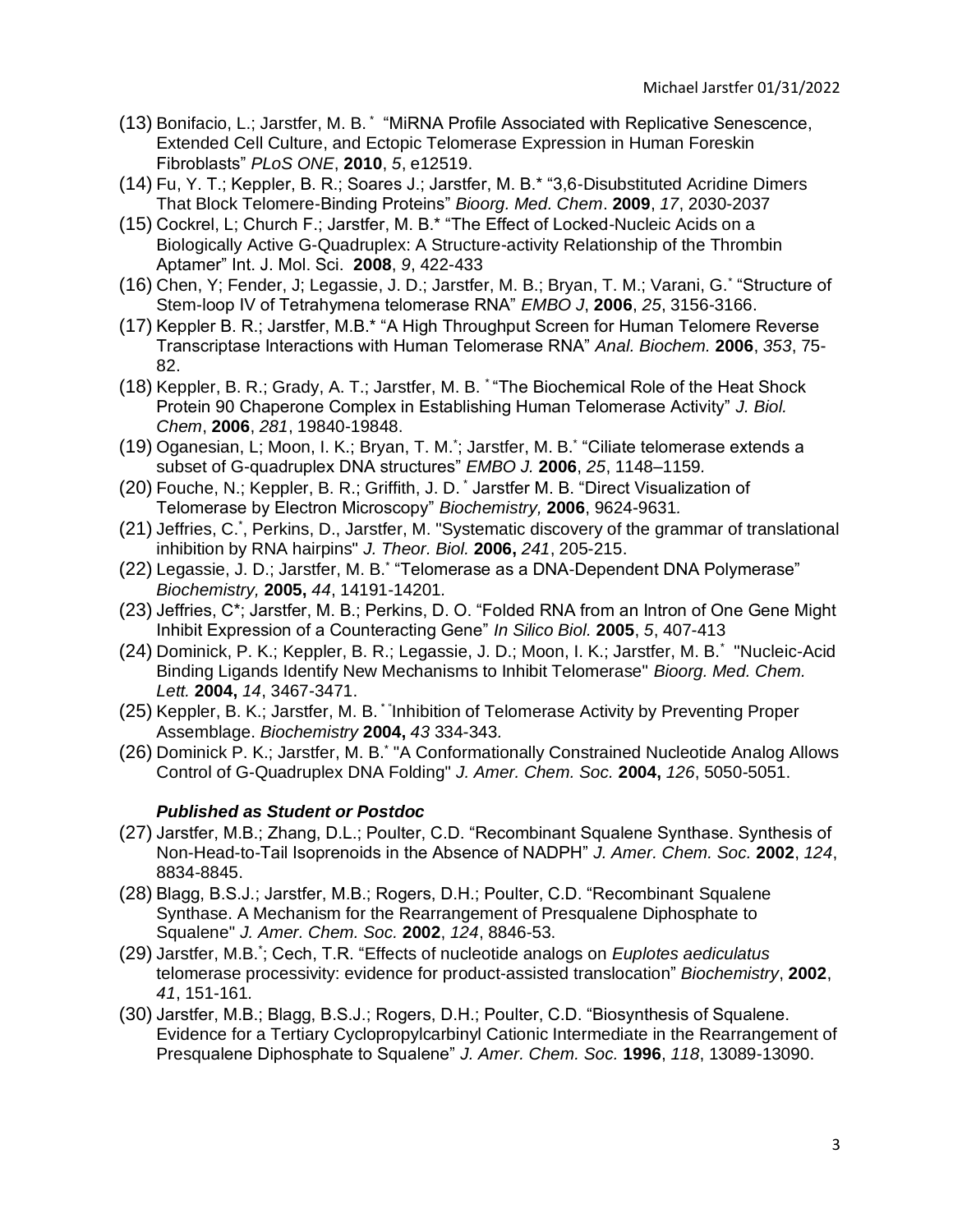- (31) Humpf-H.-U.; Berova, N.; Nakanishi, K.; Jarstfer, M.B.; Poulter, C.D. "Allylic and Homoallylic CD Exciton Chirality: A Sensitive Method for Determining the Absolute Stereochemistry of Natural Products" *J. Org. Chem*. **1995**, *60*, 3539-3542.
- (32) Chase, C.E.; Jarstfer, M.B.; Arif, A.M.; West, F.G. "Unexpected and Efficient Photochemical Rearrangement of 6-Hydroxyethylpyran-2-ones to 4-Alkylidene-5,6 dihydropyrans" *Tetrahedron Lett.*, **1995**, *36*, 8531-8534.
- (33) Mendoza, J.A.; Jarstfer, M.B.; Goldenberg, D.P. "Effects of Amino Acid Replacements on the Reductive Unfolding Kinetics of Pancreatic Trypsin Inhibitor" *Biochemistry* **1994**, *33*, 1143-1148.
- (34) Doyle, M.P.; Westrum, L.J.; Protopopova, M.M.; Eismont, M.Y.; Jarstfer, M.B. "Dirhodium(II) Tetraacetate Catalyzed Hydroboration of Alkenes" *Mendeleev Commun.*  **1993**, 81-82.
- (35) Burgess, K.; van der Donk, W.A.; Jarstfer, M.B.; Ohlmeyer, M.J. "Further Evidence for the Role of  $d \Box$ -p $\Box$  Bonding in Rhodium-Mediated Hydroborations" *J. Amer. Chem. Soc.* **1991**, *113*, 6139-6144.
- (36) Doyle, M.P.; Brandes, B.D.; Kazala, A.P.; Pieters, R.J.; Jarstfer, M.B.; Waltkins, L.M.; Eagle, C.T. "Chiral Rhodium (II) Carboxamides. "A New Class of Catalysts for Enantioselctive Cyclopropanation Reactions" *Tetrahedron Lett.* **1990**, *31*, 6613-6616.

# *Invited Peer-Reviewed Reviews and Methods*

- (37) Soares, J; Sekaran, V.G.l Jarstfer, M.B. \* "Telomere Maintenance as a Target for Anticancer Drug Discovery" *J. Med. Chem* **2014**, *57*, 521-538*.*
- (38) Moon, I. K.; Jarstfer, M. B.\* "Preparation of G-quartet structures and detection by native gel electrophoresis" in *Methods Mol. Biol. 2010, 608,* 51-63*.*
- (39) Sekaran, V. G; Soares, J.; Jarstfer, M. B. \* "Structures of telomerase subunits provide functional insights" *Biochim. Biophys. Acta* **2010**, *1804*, 1190-1201*.*
- (40) Moon, I. K.; Jarstfer, M. B.\* "The Structure of Human Telomeric DNA: Human Disease, Therapy, and Biotechnology" in "DNA Structures, Genome Instability and Human Disease" *Front. Biosci.,* **2007**, *12*, 4595-4620*.*
- (41) Bryan T. M.'; Jarstfer, M. B.' "Interrogation of G-quadruplex-protein interactions" *Methods*, **2007**, *43*, 332-339.
- (42) Legassie, J.D.; Jarstfer, M.B.\* "The Unmasking of Telomerase" *Structure*, **2006**, *14*, 1603- 1609.

## *Unrefereed Book Reviews*

(1) Jarstfer, M.B. Review of **"**Advances in Organic Chemistry. Volume 1 Edited by Atta-ur-Rahman and Gerhard Jenner." *J. Med. Chem.* **2005,** *48*, 7916-1916

# *Invited Lectures*

- (1) Duke University "Telomere biology and aging", February 2021
- (2) North Carolina Central University. "UNC Biomedical PhD Programs" for the International Society of Pharmaceutical Engineers, October 2019,
- (3) UNC Chapel Hill. "Flipped Classroom Experience" for the Cultural Opportunities in Pharmacy at ESOP (CORxE), March 3, 2019
- (4) North Carolina Central University. "Breadth and Mechanisms of the Neurological Effects of Oxytocin", October 19, 2017.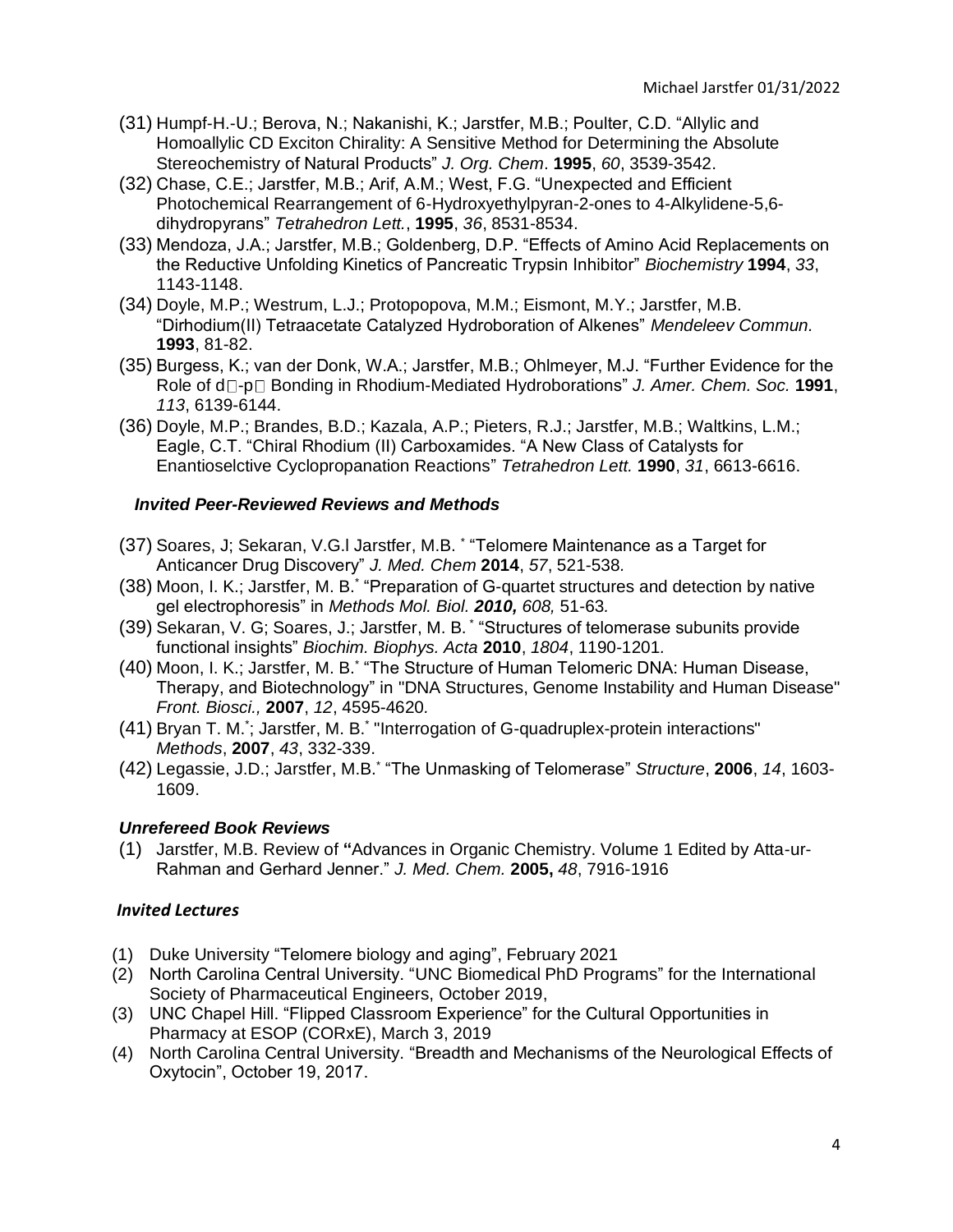- (5) University of North Carolina, Chapel Hill, NC , CIPhER Fall 2017 Celebration of Educational Innovation, Scholarship & Research, "Considerations for Pre-class Exercises" December 1, 2017.
- (6) University of North Carolina, Chapel Hill, NC , CIPhER, Innovative Assessment with ExamSoft: Expanding Your Options – A Panel Session, "Mini-Exams as Formative Assessments in Molecular Foundation of Drug Actions" October 27, 2017.
- (7) Campbell University, Continuing Education Workshop on Classroom Flipping "Flipping the classroom- practical advice from clinician and scientist faculty on how to adapt your course" December 12, 2016
- (8) University of North Carolina, Chapel Hill, NC, Carolina Institute for Developmental Disorders Retreat, "Drug Discovery for FXS", May 20, 2014
- (9) University of South Carolina, Columbus, SC, Department of Drug Design and Biomedical Sciences, "Targeting Telomere Maintenance in Cancer Cells" April 2013
- (10) Campbell University, Buies Creek, NC, Department of Chemistry, "Chemical Biology to Study Telomere Function", April 2013
- (11) Purdue University, West Lafayette, IN, Medicinal Chemistry and Molecular Pharmacology, "Telomerase at the Nexus of Life and Death" September 2012
- (12) University of Puerto Rico, San Juan Puerto Rico, Department of Chemistry, MARC Conference, "Structural Studies of a Molecular Fountain of Youth: Telomerase in 3D" February 2012
- (13) Elon University, Elon, NC, Department of Chemistry "Chemical Biology to Study Telomere Function", November 2011
- (14) NS State, Raleigh, NC. Department of Biochemistry, "Telomerase at the Nexus of Life and Death" March 4, 2010
- (15) College of Charleston, Charleston, SC. Department of Chemistry, November 16, 2008. "Tales of Chemical Biology and Drug Discovery at UNC"
- (16) Jarstfer, M.B. "The SHAPE(s) of Tetrahymena Telomerase RNA" Cech Symposium, Boulder CO, 2007
- (17) University of Maryland, College Park MD. Department of Chemistry, October 10th, 2006. "Using Chemistry to Study Telomere Biology"
- (18) American Chemical Society, Medicinal Chemistry Symposium: Telomerase, An Emerging Target for Anticancer Agents, San Francisco CA. "Telomerase Inhibition: Overview and Perturbation of Assemblage" September 10, 2006
- (19) University of Arizona, Tucson AZ., Department of Pharmacology and Toxicology, "Chemical Biology to Study Telomere Maintenance", September 7, 2006."
- (20) University of Utah, Salt Lake City, UT., Department of Chemistry "Using Chemistry to Study Telomere Biology" September 5, 2006.
- (21) UNC Chapel Hill, Department of Chemistry, Chapel Hill, NC, August 30, 2006. "Using Chemistry to Study Telomere Biology"
- (22) UNC Chapel Hill, Lineberger Cancer Center, High Throughput Screening Workshop,. "In Situ Generation of a Dominant Negative Telomerase Complex" November 28, 2005
- (23) Virginia Commonwealth University Department of Pathology, Richmond Va.,. "Telomerase Assemblage as an Anticancer Drug Platform" February 2005
- (24) UNC Chapel Hill, Division of Drug Delivery and Disposition (now Molecular Pharmaceutics), Chapel Hill, NC,. "Telomerase Assemblage as an Anticancer Drug Platform" October 2005
- (25) Appalachian State University, Department of Chemistry, Boone, NC, "Telomerase Assemblage as an Anticancer Drug Platform" November 30, 2005
- (26) National Institute of Environmental Health Sciences, Research Triangle Park, NC "The Interaction of Telomerase with the Telomere" December 2004.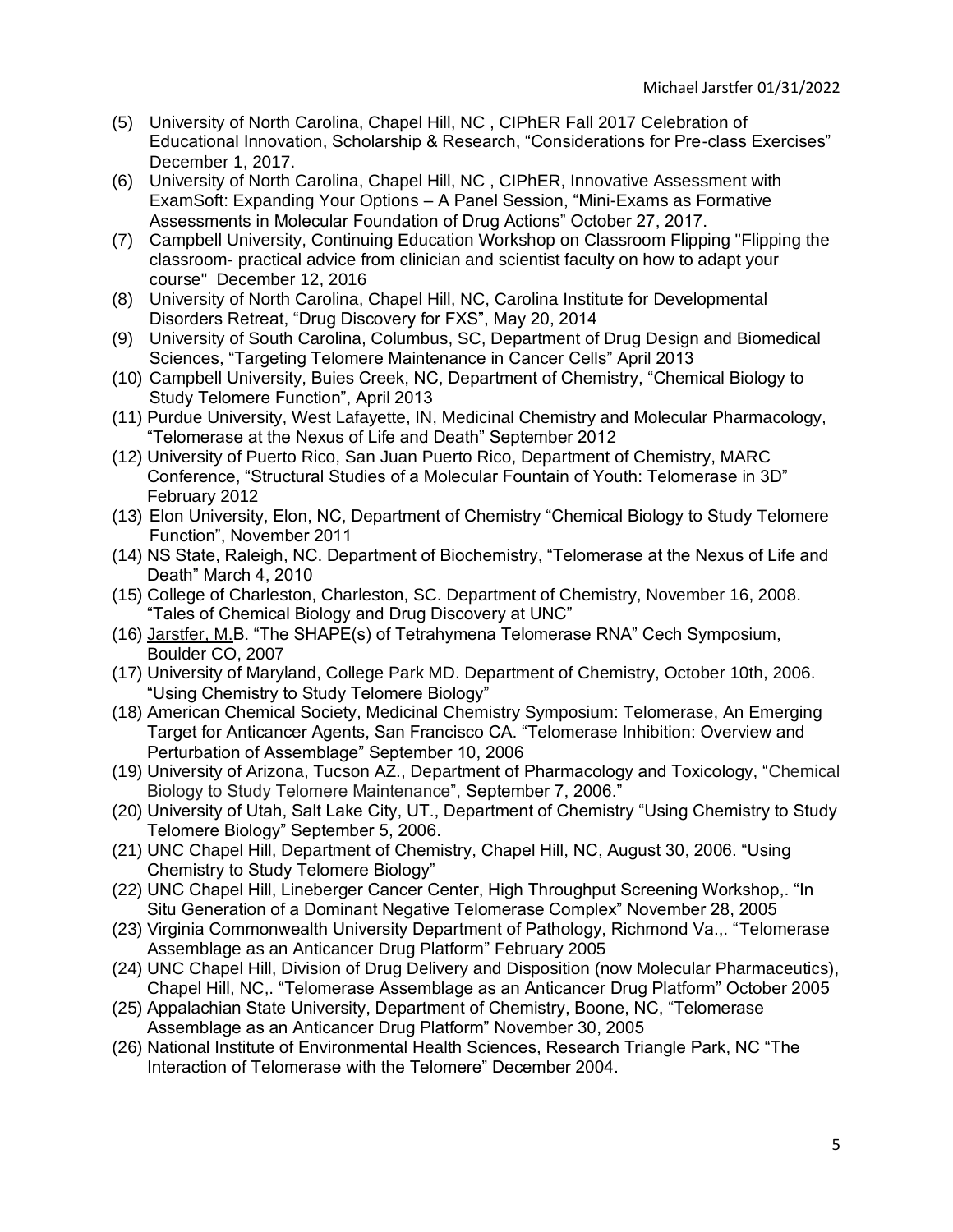- (27) UNC Chapel Hill, Division of Drug Delivery and Disposition (now Molecular Pharmaceutics), Chapel Hill, NC, . "Telomerase: Unusual Template Usage and Inhibition of Assemblage, October 2005
- (28) Trinity University, San Antonio TX, "Telomerase Makes the End for Cancer" March 28, 2003.
- (29) UNC Chapel Hill, Division of Medicinal Chemistry, Chapel Hill, NC, "Telomerase: Maintaining the End" August 23, 2001

# **TEACHING ACTIVITIES (2015-2020)**

Biochemical Foundation of Chemical Biology (CBMC 804a) Required CBMC PhD course 2015-present Course Coordinator, Course lecturer, Course developer (2015-present) 14 class sessions (50 min each) ~10 students

Molecular Foundations of Drug Action (PHCY 503) Required PharmD course Course Coordinator and Course developer 2015-2017, Course lecturer (2015-present), 12 class sessions (80 min each), ~150 students

`Foundations for Cross-Disciplinary Training in the Pharmaceutical Sciences (PHRS 801) Required PHRS (including CBMC) PhD course Lecturer 2015-2017, Coordinator 2018-present 14 class sessions (50 min), ~18 students

Drug Development and Professional Skills Development (PHRS 802) Required PHRS (including CBMC) PhD course Coordinator and lecturer 2020-present 14 class sessions (50 min), ~18 students

Medicinal Chemistry III (PHCY425) Required PharmD course 2003‐2016 Lecturer on information based drugs, immunotherapy, and steroid based drugs to treat cancer Co-Coordinator 2009-2016 3 lectures (50 min each), ~170 students

Pharmacy Bridging Course (PHCY500, Biochemistry Module) Required PharmD course 2015-2017 **Lecturer** 3 class sessions (50 min each) ~150 students

Biochemical Foundation of Chemical Biology: Journal Club (CBMC 804b) Required CBMC PhD course 2015-2017 Course Coordinator (2015-2017), Course developer 12 class sessions (50 min each) ~10 students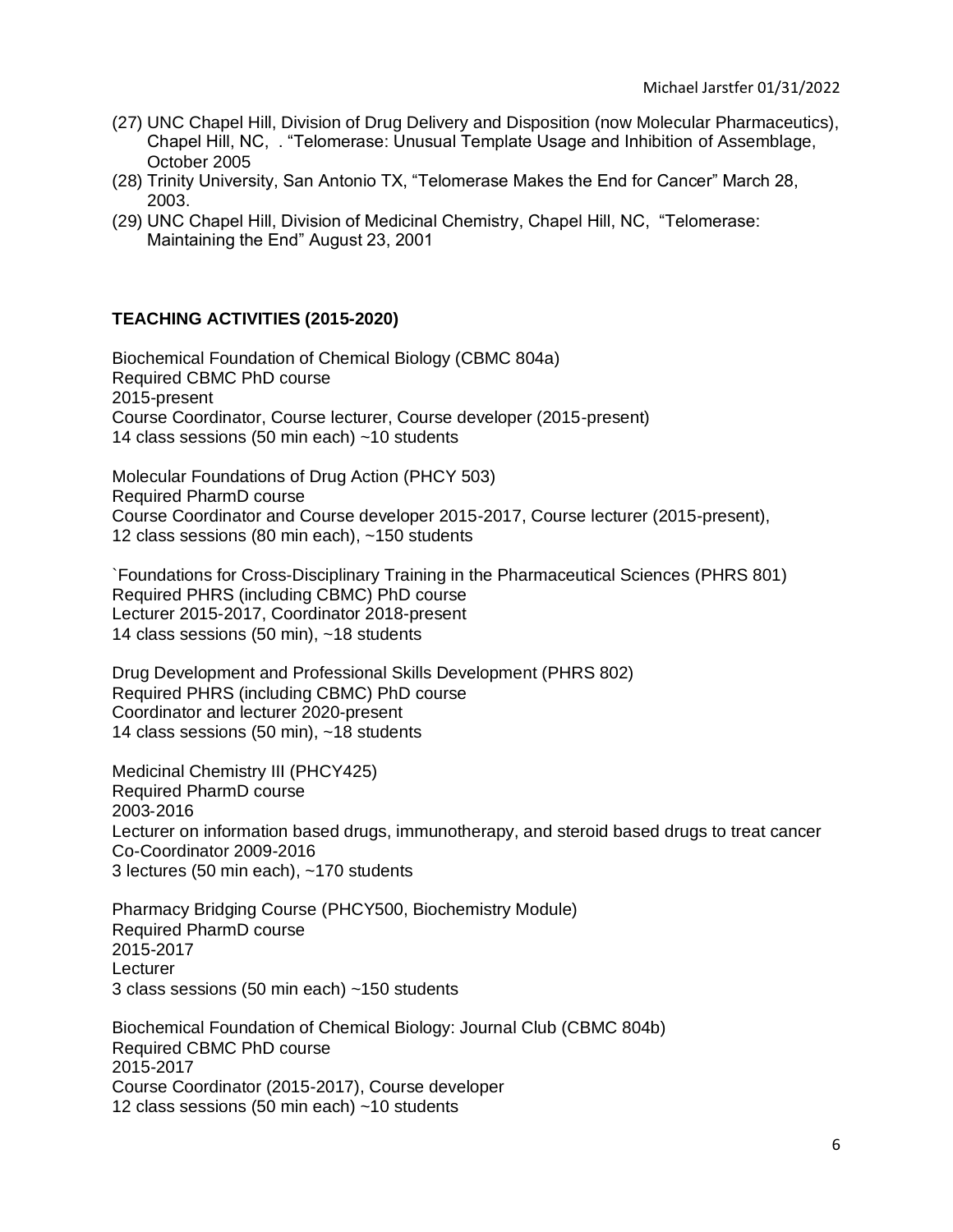# **RESEARCH MENTORING**

## *Current*

Merrill Froney Joint mentoring with Samantha Pattenden.

# *Previous Postdoctoral Research Associates*

Brian Teng Autism Speaks Postdoctoral Fellow Yuan-te Fu Pamela Dominick Joana Soares Vijay Sekaran

# *Previous Graduate Students*

| Carrie-Ann Gordon          | Defended May 2014, NIH predoctoral fellow, CRA, Novella                      |
|----------------------------|------------------------------------------------------------------------------|
| <b>Rachel Henderson</b>    | <b>CBMC MS student, Associate Scientist, PPD</b>                             |
| Daud Cole                  | Defended November 2013, post doc UCSF                                        |
|                            | NIH predoctoral fellow                                                       |
| Vijay Sekaran              | Defended April 2012, Scientist at HemoSonics                                 |
| Laura Bonifacio, PharmD,   | Defended July 2010, Vice President, Clinical at Aravive                      |
|                            | Biologics, co-founder Subveho, President Lodestar                            |
|                            | <b>Pharma Consulting</b>                                                     |
|                            | <b>AFPE Fellow</b>                                                           |
| Joana Soares               | Defended April 2010,                                                         |
|                            | JD 2019                                                                      |
|                            | Patent Attorney at Wilson Sonsini Goodrich & Rosati                          |
| Maria Sassano              | Defended December 2009, lab director, UNC                                    |
|                            | Amgen Fellowship, GSK Fellowship                                             |
| Jan Moon                   | Defended 2009, CRA at Novella                                                |
| Jason Legassie             | Defended 2007 Director, Formulation at Axcella                               |
| <b>Brian Keppler</b>       | Defended 2006, scientist at Metabolon                                        |
|                            | <b>AFPE Fellow</b>                                                           |
|                            |                                                                              |
| <b>PhamD students</b>      |                                                                              |
|                            |                                                                              |
| Deanna Wung                |                                                                              |
| <b>Tamara Davis</b>        | Co-author on a manuscript                                                    |
| <b>Margaret Lowe</b>       | Co-author of a manuscript and currently a Research                           |
|                            | <b>Scientist at UCSF</b>                                                     |
| Laura Bonifacio            | Co-author on several manuscripts; PhD UNC                                    |
| <b>Post-baccalaureates</b> |                                                                              |
|                            |                                                                              |
| Kendra Johnson             | currently a graduate student at Columbia University, NSF<br>fellow. UNC PREP |
|                            |                                                                              |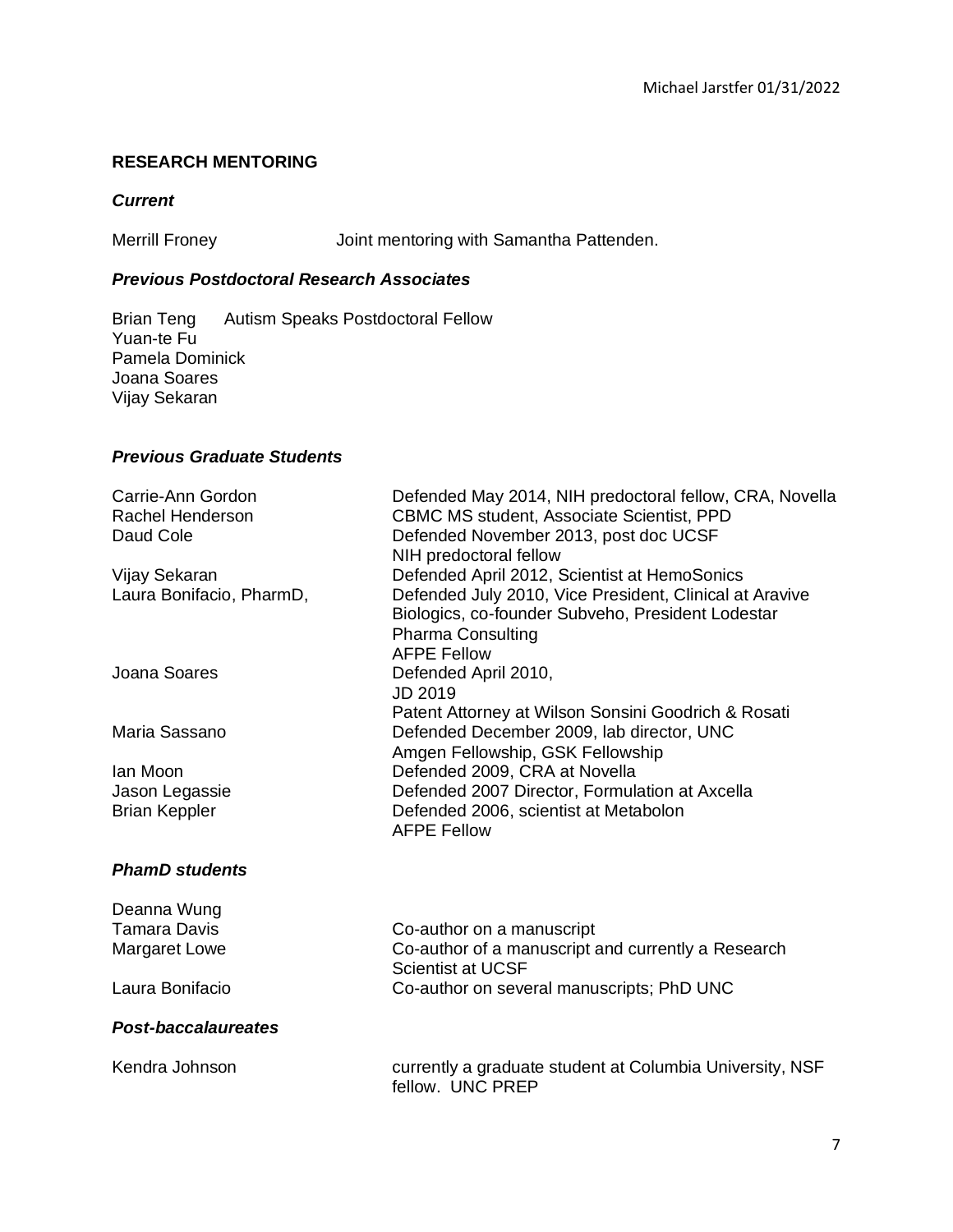## Mark Zweigert **currently a research technician at UNC**

## *Undergraduate students*

Maddie Fletcher (Chemistry) Lauren Wagner (Chemistry) Yishu Zhang (Chemistry) Justin Lopez Steven Demarski Ishita Das currently a graduate student at Michigan Philip Steindel **Calculate** currently a graduate student at Brandeis Courtney Slough currently in pharmacy school, UNC Emily Pilcher Aaron Law MD UNC Alan Grady MD UNC Monique Williams PhD Florida, Instructor at NCSSM

## *High School Students*

Daniel Zhang YIP (2019) currently at UNC Andrew Wu currently at Yale University

## *PhD Thesis Committees*

## *Current (2021)*

Matthew Flemming (CBMC) Kailyn Maffuid (DPET, Chair) Jacob Larson (CBMC) Matthew Bowler (CBMC) Eric Menten (CBMC)

## *Past*

Rylee Wander (CBMC) Emilia Zymot (CBMC) Nick Klus (CBMC) Steven Fleming (CBMC) Erica Pino (DPMP) Kyle Bowler (CBMC) Samantha Kistler (CBMC, Chair) Kate Newns (CBMC) Jarod Waybright (CBMC) Mahmoud Shobair (Biochemistry) Po-Hung Hsieh (CBMC, chair) Colin O'Banion (CBMC, chair) Sarah E. Claypool (CBMC) Timothy O'Leary (CBMC) Megan Brady (Genetics)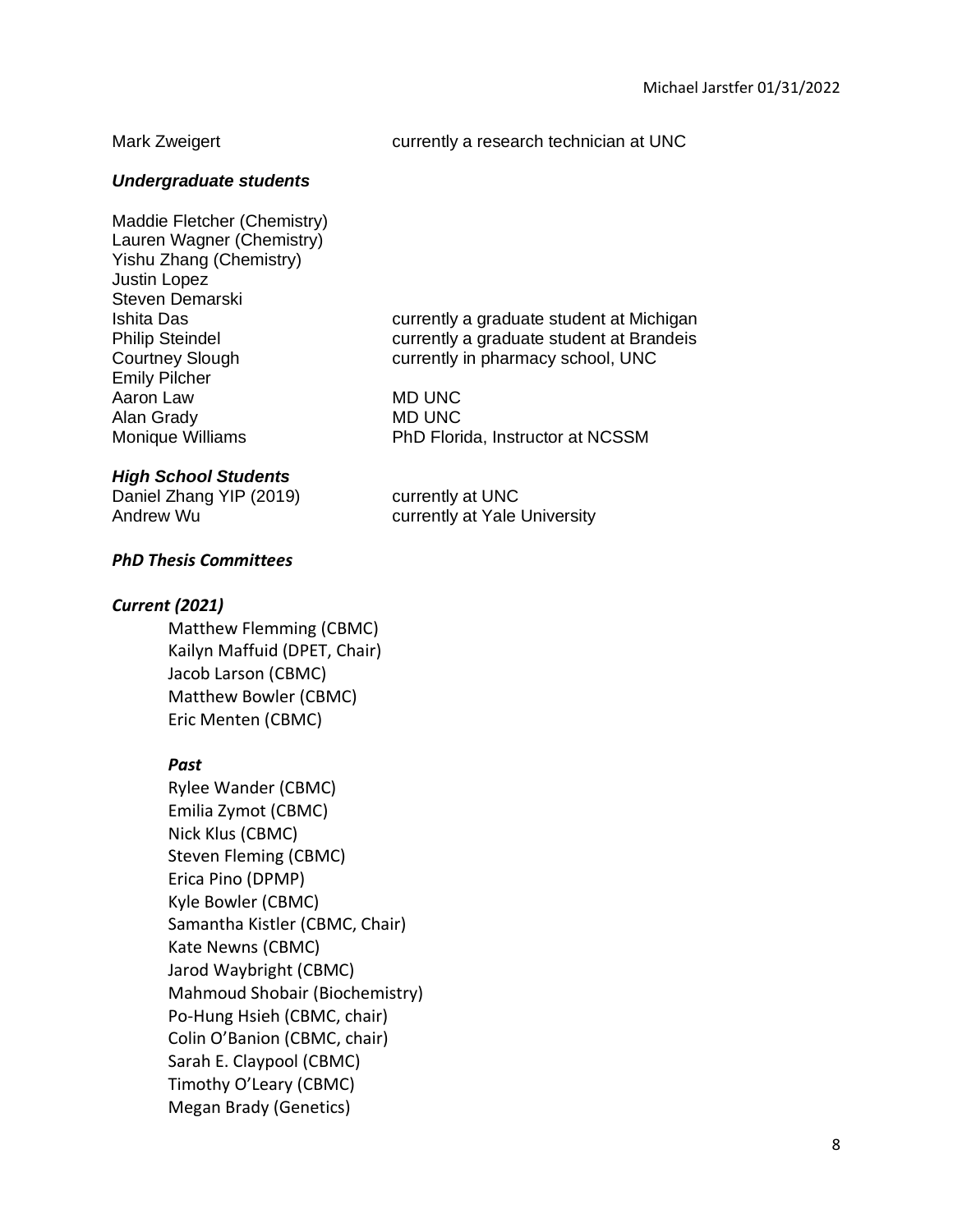Adam Friedman (CBMC) Brian Bower (Genetics) Arpi Tandon (Biochemistry) Morgan Chapman (CBMC) Kelsey Lamb (First Year SAC) Luong Nguyen (CBMC, chair) Brittany Wright (CMBC, Chair) Ryan Bullis (CBMC, Chair) Sherket Peterson (CBMC, Chair) Patrick Guley (MOPH) Weichen Xu (CBMC) Caia Duncan (Chemistry) Michael Hacket (MOPH) Danielle Cook (CBMC, Chair) Ozlem Arat (Biochemistry) Luda Shtessel (Biology) Alex Schlesinger (Biochemistry) Man Luo (CBMC, Chair) Heather Bethea (Medicinal Chemistry) Courtney Jones (Medicinal Chemistry) Steve Cotten (Medicinal Chemistry) Tanarat Kietsakorn (Medicinal Chemistry) Luo Man (Medicinal Chemistry, Chair) Renpeng Liu (Medicinal Chemistry) Jui-Hua Hsieh (Medicinal Chemistry) Michael Hackett (MOPH) Michael Duncan (Medicinal Chemistry) Ronald Copeland (Medicinal Chemistry) Suzanne Edavettal (Medicinal Chemistry) Timothy Wigle (Medicinal Chemistry) Anthony Cesare (Genetics) Nicole Fouche (Biochemistry) Mia Lowden (Biology) Jon Ahn (Drug Delivery and Disposition/MOPH) Andrew Brogan (Medicinal Chemistry) Nadir Monori (Medicinal Chemistry) Corey Fowler (Medicinal Chemistry)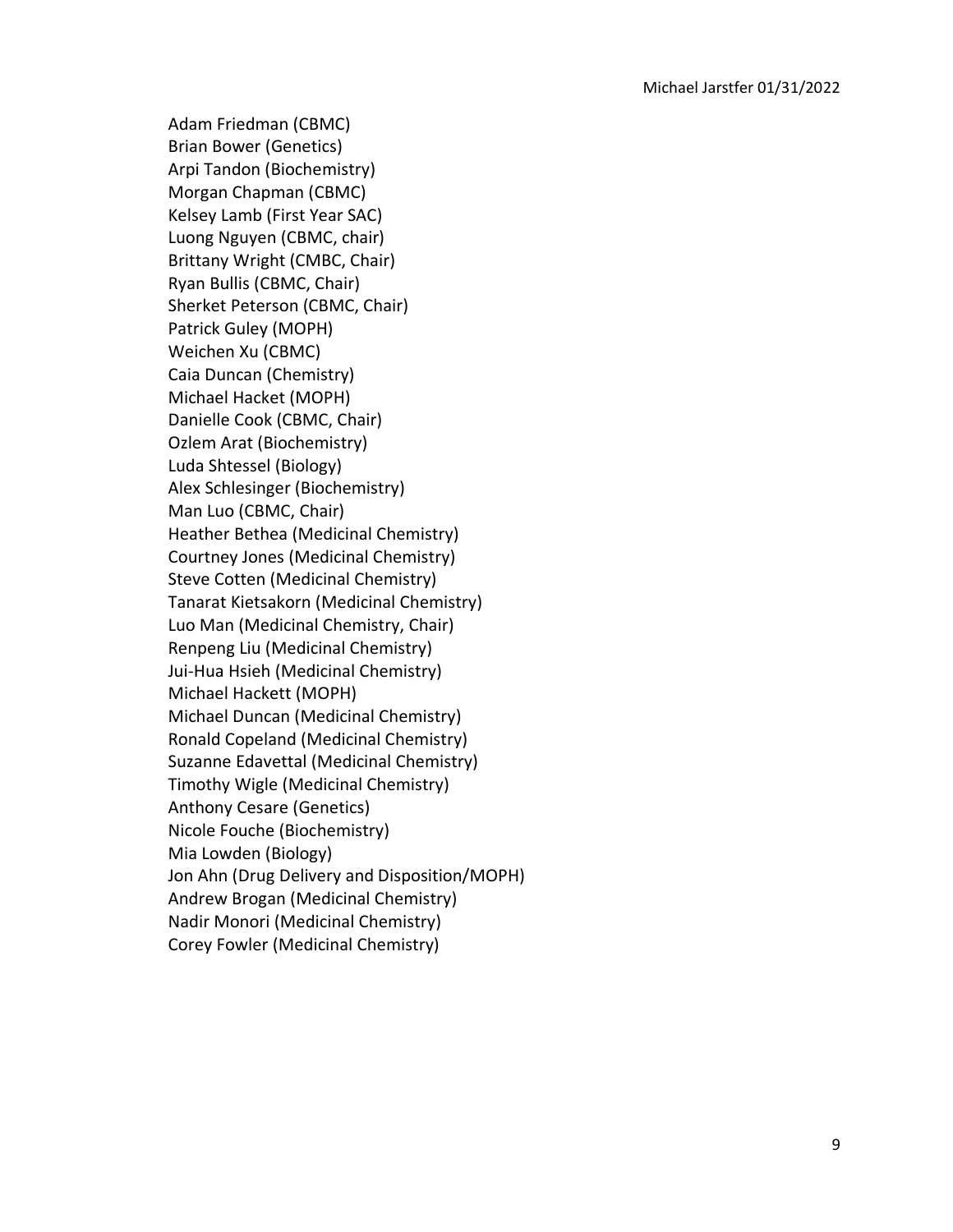## **RESEARCH SUPPORT**

Ongoing Research/Grant Support: Jarstfer

Innovations in Graduate Education (Jarstfer, PI, no salary, 5% effort) 7/1/2019-6/30/2022 UNC Graduate School NextGen Training We are developing innovative approaches to increase interdisciplinary engagement in the Pharmaceutical Sciences PhD program that will foster developing and assessing translatable skills beyond technical skills associated with independent research. 1R25GM119987-01A (Jarstfer, MPI, 5% effort) 8/1/2018-7/31/2023 NIH Bridges to Doctorate – Bioinformatics and Biomedical Bridges between NCA&T and UNC-CH Though deliberate mentoring, course design, professional development, cross-disciplinary training, and cross-institutional engagement, we will foster the matriculation of MS students from NCA&T to PhD programs at UNC-CH. 1 R03 CA230935-01 (Jarstfer, MPI, 5%) 7/1/2020 – 6/30/2022 NIH Targeting ALT-Cancer We will develop and implement screens to identify agents that selective for ALT-cancer cells. Expired Research/Grant Support RX03812106 (Jarstfer, PI, no salary, 5% effort) 6/1/2018--4/15/2020 Eshelman Institute of Innovation Discovery of Senescence Markers and Drug Targets We will use activity-base protein profiling to identify serine hydrolases that display differential activity in senescent compared to cycling cells. 2T36GM075791-06 5/15/13-5/14/18 NIH (PI: Jarstfer) Summer Short Course in Biophysics RX03712104 (Jarstfer, PI, no salary, 5% effort) 6/1/2017-11/31/2018 Eshelman Institute of Innovation Rescuing Rare Genetic Disorders by Kinase Inhibition We will determine if small molecule inhibition of a the kinase SMG1 will increase read through of disease causing premature termination codons 2KR531403 (Jarstfer, PI) 4/1/14-3/31/15 NC TraCS "Chemical Probes for Regulators of RNA Biogenesis" \$ 2,000 We are developing the assays for RNA methyltansferases with the long term goal of developing chemical probes to study RNA methyltransferase biology and determine if RNA methyltransferase are viable drug targets. AR100231P1 (Jarstfer, PI) 08/8/11-08/7/15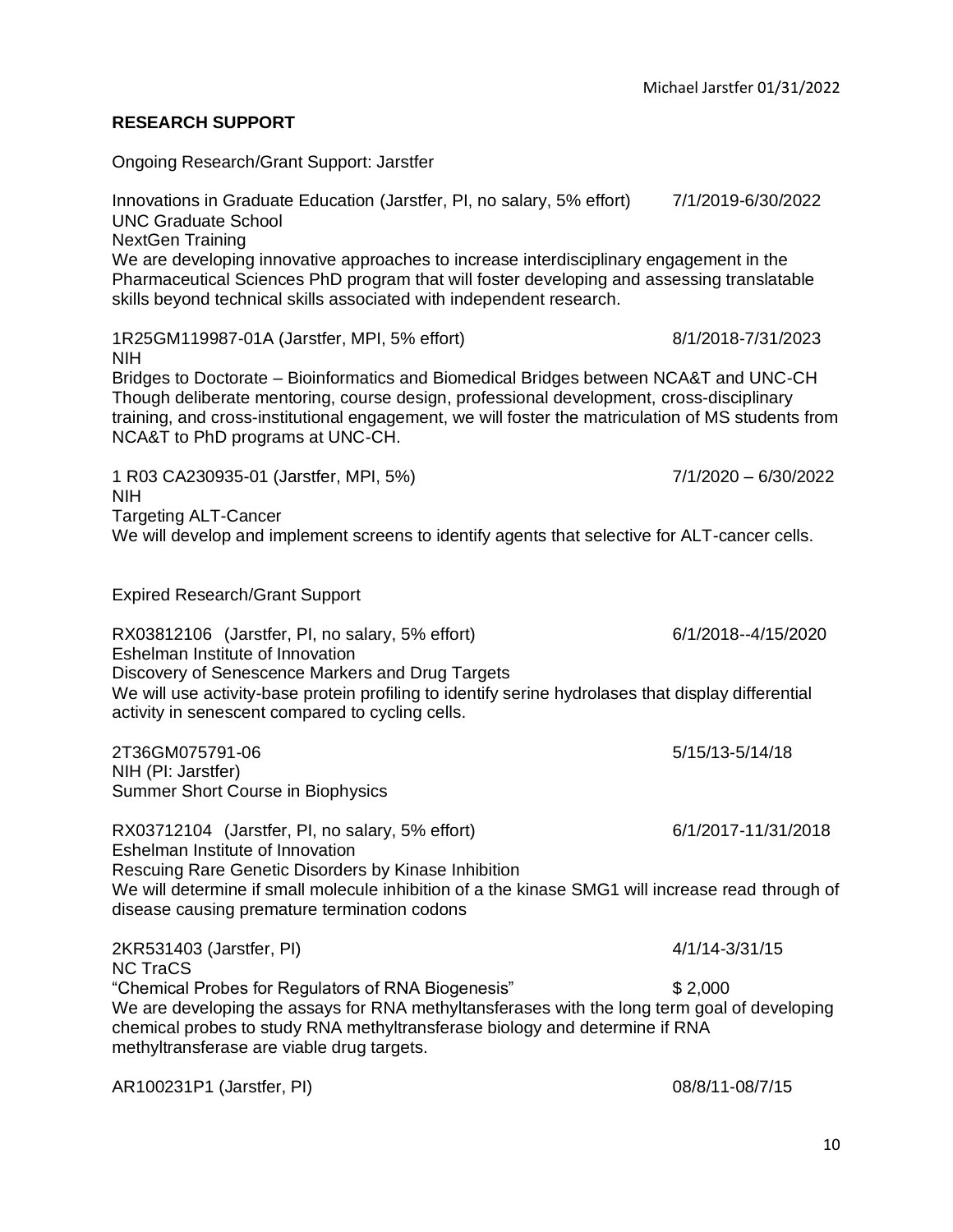|                                                                                                                                                                                                                                                                                                                                                                                                | Michael Jarstfer 01/31/2022 |
|------------------------------------------------------------------------------------------------------------------------------------------------------------------------------------------------------------------------------------------------------------------------------------------------------------------------------------------------------------------------------------------------|-----------------------------|
| DoD                                                                                                                                                                                                                                                                                                                                                                                            | Total direct: \$308,000     |
| "Preclinical Testing of Novel Oxytocin Receptor Activators in Models of Autism Phenotypes "<br>We will test the preclinical efficacy in mouse models of cell assay-validated small molecule<br>human oxytocin (OT) receptor activators discovered by high throughput screening and synthetic<br>optimization.                                                                                  |                             |
| 1 F31 AG040985-01 (Jarstfer, PI, Carrie-Ann Gordon, Fellow)<br><b>NIH</b>                                                                                                                                                                                                                                                                                                                      |                             |
| "The connection between reactive oxygen species and telomere in CVD"                                                                                                                                                                                                                                                                                                                           |                             |
| 1-F31-GM086084-01 (Jarstfer, PI, Daud Cole, Fellow)<br><b>NIH</b>                                                                                                                                                                                                                                                                                                                              | 7/17/2008 - 7/16/2013       |
| "The structure of telomerase RNA during catalysis"<br>We are testing the hypothesis that telomerase RNA is a functionally dynamic subunit owing to<br>its ability to exist in several discrete states that promote telomerase-catalyzed primer extension.<br>The goal is to establish the mechanisms by which telomerase activity can be regulated to<br>produce telomeres of specific length. |                             |
| <b>Autism Speaks</b><br>Postdoctoral Fellowships in Translational Research<br>(Jarstfer mentor, Brian Teng, Fellow)                                                                                                                                                                                                                                                                            | $9/1/12 - 8/31/13$          |
| (Jarstfer, PI)<br><b>NCTracs</b><br>"Telomerase Activation for the Treatment of Cardiovascular Disease"<br>We characterized the effects of SOD2 deficiency on telomere maintenance in a mouse model<br>for cardiovascular disease.                                                                                                                                                             | 5/1/12-4/30/13              |
| MCB-0751372 (Jarstfer, PI, 0.6 months)                                                                                                                                                                                                                                                                                                                                                         | 8/1/08-7/31/12              |
| <b>National Science Foundation</b><br>"The Structure of Telomerase RNA Attending Catalysis"<br>We are using a multidisciplinary approach to investigate the structure and function of<br>telomerase RNA.                                                                                                                                                                                       |                             |
| 2008-MRG-1111 (Jarstfer, co-PI)<br>North Carolina Biotechnology Center<br>"Development of Non-Peptide Human Oxytocin Receptor Agonist and Potentiator Drugs"<br>We are investigating the ability of small molecules to control social behavior by activating the<br>oxytocin pathway.                                                                                                          | 8/1/08-7/31/10              |
| Innovation Award (Jarstfer, PI)<br><b>University Cancer Research Fund</b><br>"High Throughput Assays for Telomere Modulators"<br>We are developing and high throughput compatible assays for telomere-binding proteins.                                                                                                                                                                        | 4/1/09-3/31/2011            |
| 1R03MH085678-01<br>(Jarstfer, PI)<br>National Institutes of Health<br>Allosteric Potentiators of the Oxytocin System for the Control of Social Motivation                                                                                                                                                                                                                                      | 4/1/2009-3/31/2010          |

We conducted a high throughput screen at the NIH screening center at Scripps Florida.

MCB-0446019

11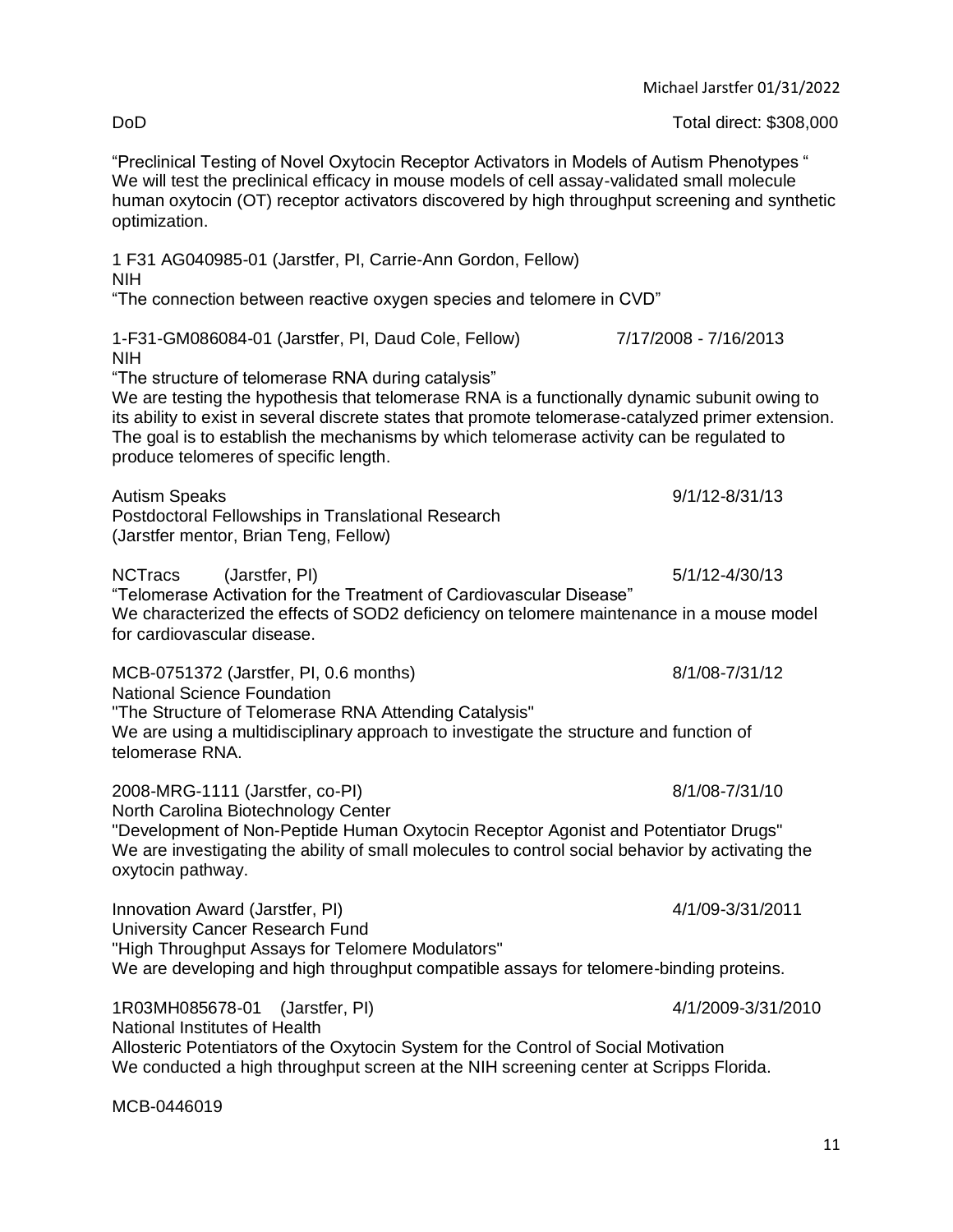Michael Jarstfer 01/31/2022

National Science Foundation 2/01/2005-1/31/2008

Role: Principal Investigator The Interaction of Telomerase with the Telomere We are using a multidisciplinary approach to investigate the interaction of the ribonucleoprotein complex telomerase with a DNA primer and telomere models. We have identified the minimal sequence requirements for telomerase-telomere binding, have obtained the first structure of telomerase and have provided evidence that telomerase dimerizes to allow sister chromatid pairing.

1R03NS053661-01

National Institutes for Health 9/30/2005-8/31/2007 Role: Principal Investigator

A High Throughput Screen for Telomerase Assembly

To generate a high throughput screen using scintillation proximity assay to report on essential marcomolecular interactions, seeking to optimize HTS with specific consideration of cost and simplicity. The completion of these studies will provide a novel HTS that will allow us to identify compounds that specifically block proper assemblage of the telomerase holoenzyme complex.

Elsa U. Pardee Foundation 3/01/04-2/28/06

Role: Principal Investigator

Telomerase Assemblage: A New Target in the Anticancer Drug Arsenal

We investigated new methods to inhibit telomerase specifically by targeting the RNA subunit. We have found that we can generate, in situ, a dominant negative telomerase. We are testing the effects of this approach in cultured cells, and studying the role of hsp90 in establishing telomerase activity.

University Research Council **12/01/02-11/31/04** Role: Principal Investigator Novel Tools for Evaluating the Structure and Physiochemical Properties of Telomeric DNA We synthesized a novel polyamide-based telomere-affinity column. This will be used to study telomere structure.

North Carolina Pharmacy Foundation  $01/01/03-1/31/04$ 

Role: Principal Investigator

RNA Aptamers for Heperan Sulfate

We found that RNA can bind specific structures found in the heterogeneous heperan sulfate polymer. These RNAs need to be further refined in order to generate novel tools to establish the distribution of heparan sulfate in vivo and establish the roles of the different heparan sulfate forms.

North Carolina Pharmacy Foundation 1/01/02-12/31/02 Role: Principal Investigator Human Telomerase RNA: A Novel Small-Molecule Drug Target Dr. Jarstfer (PI) is supervising a graduate student, whom has developed a screen for telomerase inhibitors that target the telomerase RNA subunit. We showed that targeting specific portions of the human telomerase RNA with complementary oligonucleotides could inhibit telomerase assemblage.

University Research Council **12/01/01-11/20/03** Role: Principal Investigator A Novel DNA-Dependent Telomerase: A Direct Test of Template Specificity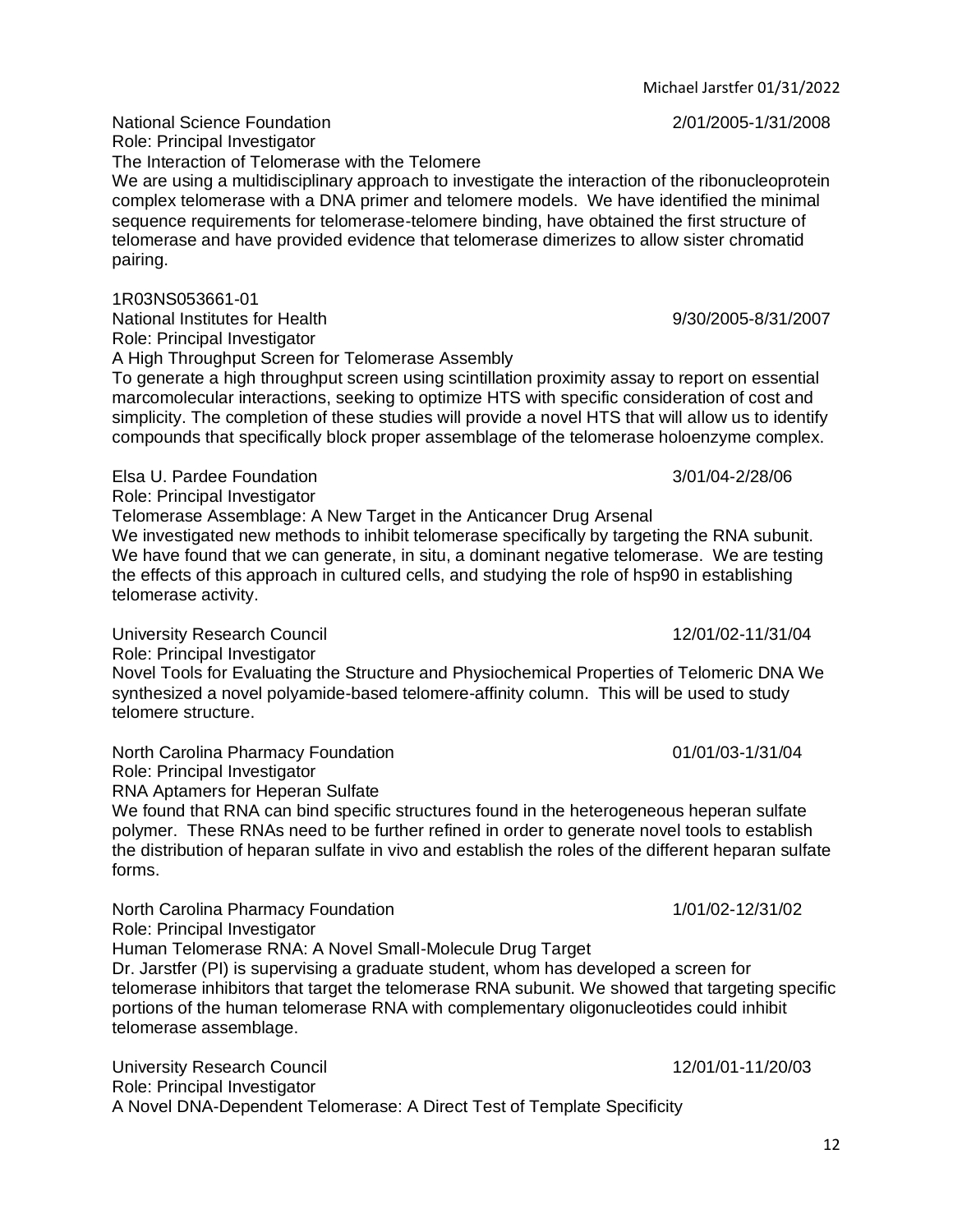Dr. Jarstfer (PI) supervised Jason Legassie, who determined that telomerase can use a DNA template. This unique activity was reported in Biochemistry.

American Association of Colleges of Pharmacy 12/01/02-11/31/03

Role: Principle Investigator

Novel Tools for Evaluating the Structure and Physiochemical Properties of Telomeric DNA Dr. Jarstfer (PI) supervised an undergraduate student, Allen Grady, who synthesized a novel polyamide-based telomere-affinity column. This was evaluated as a technique to isolate intact telomeres.

# **PROFESSIONAL SERVICE**

2012-2018 Director of the Biophysical Society Summer Course in Biophysics 2011-2018 Ad hoc member of the Minority Affairs Committee, Biophysics Society 2009-2014 Chair/Director of the NC RNA Society Steering Committee 2011-2012 co-Director of the Biophysical Society Summer Course in Biophysics 2010-2011 Organizer of the 2011 NC RNA Society Symposium 2006 Organizer ACS Medicinal Chemistry Symposium on Telomerase Inhibition 2006-2007 Organizing Committee for the 2007 NC RNA Society Symposium 2004-2015 Member of the NC RNA Society Steering Committee

Peer reviewer for funding agencies

National Science Foundation

National Institutes of Health, DMP study section ad hoc reviewer National Institutes of Health, MSFB study section ad hoc reviewer, February and October National Institutes of Health, COBRE (P20) Special Emphasis Panel Review, June Terry Fox Foundation in Canada University Cancer Research Fund Health Research Board of Ireland Council for Earth and Life Sciences (Netherlands) Israel Science Foundation Czech Science Foundation

Peer reviewer for scholarly journals

ACS Chemical Biology ACS CombiChem Analytical Biochemistry Apoptosis **Biochemistry** Bioorganic and Medicinal Chemistry Bioorganic and Medicinal Chemistry Letters Breast Cancer British Journal of Cancer ChemBioChem European Journal of Medicinal Chemistry Journal of the American Chemical Society Journal of Biological Chemistry Journal of Biophysics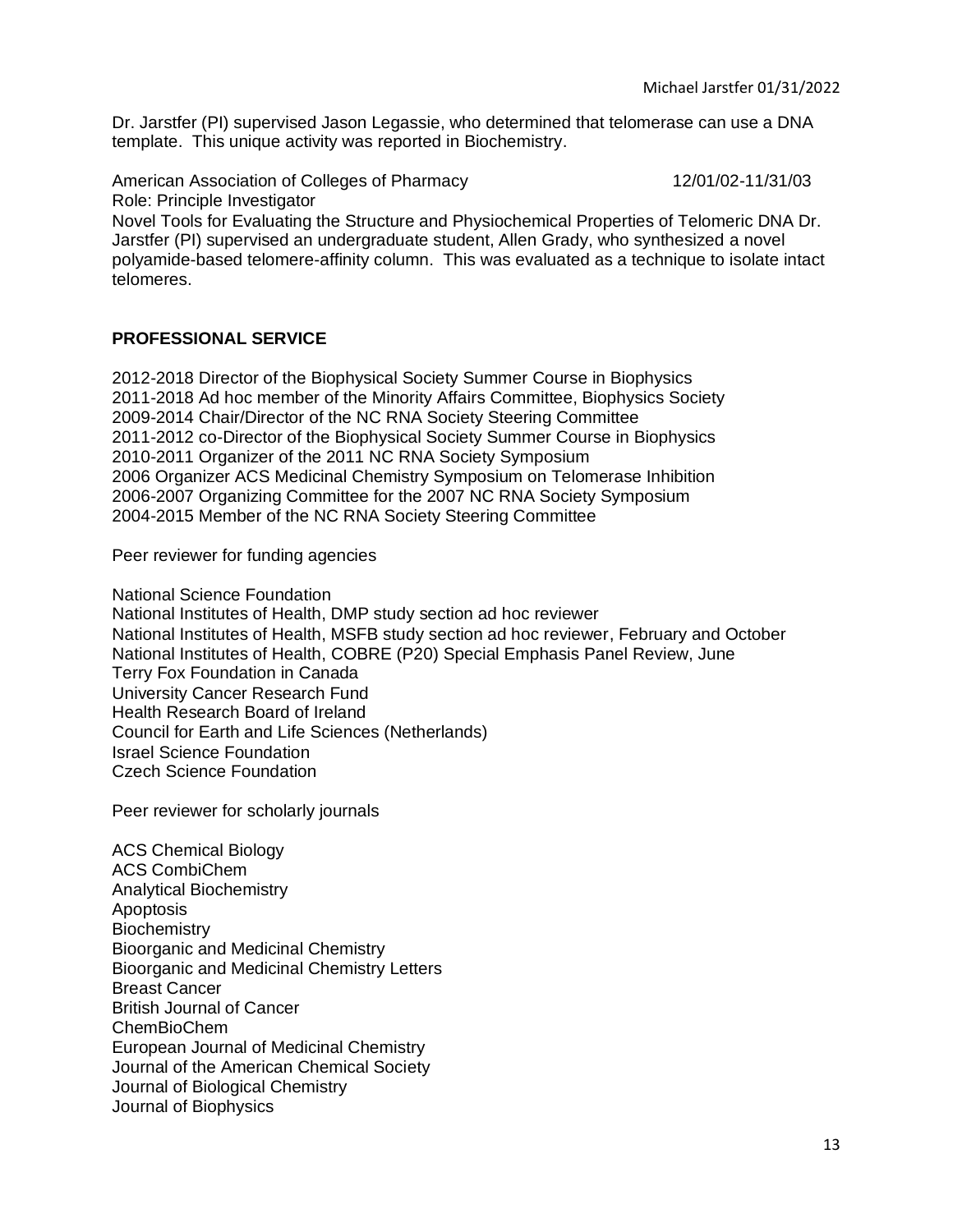Journal of Inorganic Biochemistry Journal of Medicinal Chemistry Journal of the Royal Society Interface Molecular Cell Nature Methods Nucleic Acids Research Nucleosides, Nucleotides and Nucleic Acids PlosOne Proceedings of the National Academy of Science RNA

# **Service to UNC-CH**

Academic Policy Committee UNC Graduate School (2018-present) Graduate School Advisory Board UNC Graduate School (2018-present) Advisory committee for the Graduate Certificate in Business Fundamentals (2018-present) BBSP executive committee (2012-present) Reviewer of Dean's Distinguished Dissertation Award Applications (2020-present) Chair BBSP Admissions Committee (2015-2018) Weekend coordinator for BBSP recruitment (recruitment for 2014 class) Member Health Sciences Library Advisory Committee (2012-2015) Member BBSP admissions committee (2009-2013) Mentor, BBSP First Year Group (2010-2012) Member Biophysics Training Grant admission committee (2006-2009) Member Faculty Research Committee (2006-2009)

# **Service to the Eshleman School of Pharmacy**

Director of Graduate Studies, Pharmaceutical Science (2018-present) Education Advisory Committee (2020-present) Wellness Committee (2021-present) Chair, Graduate Education Committee (2018-present) Executive Committee (2018-present) Member of the Global Engagement Advisory Committee (2017-present) Member of the Graduate Education Committee (2006-present) Participant in PharmD applicant interviewer (2002-present) Digital Learning Advisory Committee (2019-2020) Operational Return Committee (2020-2021) Division Director of Graduate Studies, Chemical Biology and Medicinal Chemistry (2011-2018) Member of the curriculum committee (2008-2017) Member of the Curriculum Transformation Oversight Committee (2013-2016) Faculty sponsor of the Graduate Student Organization (2009-2013) Chair and organizer of the PharmD/PhD Dual Degree Program formation committee (2012- 2014) Member of the Steering Committee for the Curricular Transformation Division Director of Graduate Admissions, Chemical Biology and Medicinal Chemistry (2006- 2011) Member Singapore Planning Team (2010-2013) Curricula innovations advisory committee (2010-2012) Member Combined PharmD-PhD Oversight Committee (2006-2008)

Professional Student Advisor (2005-2010)